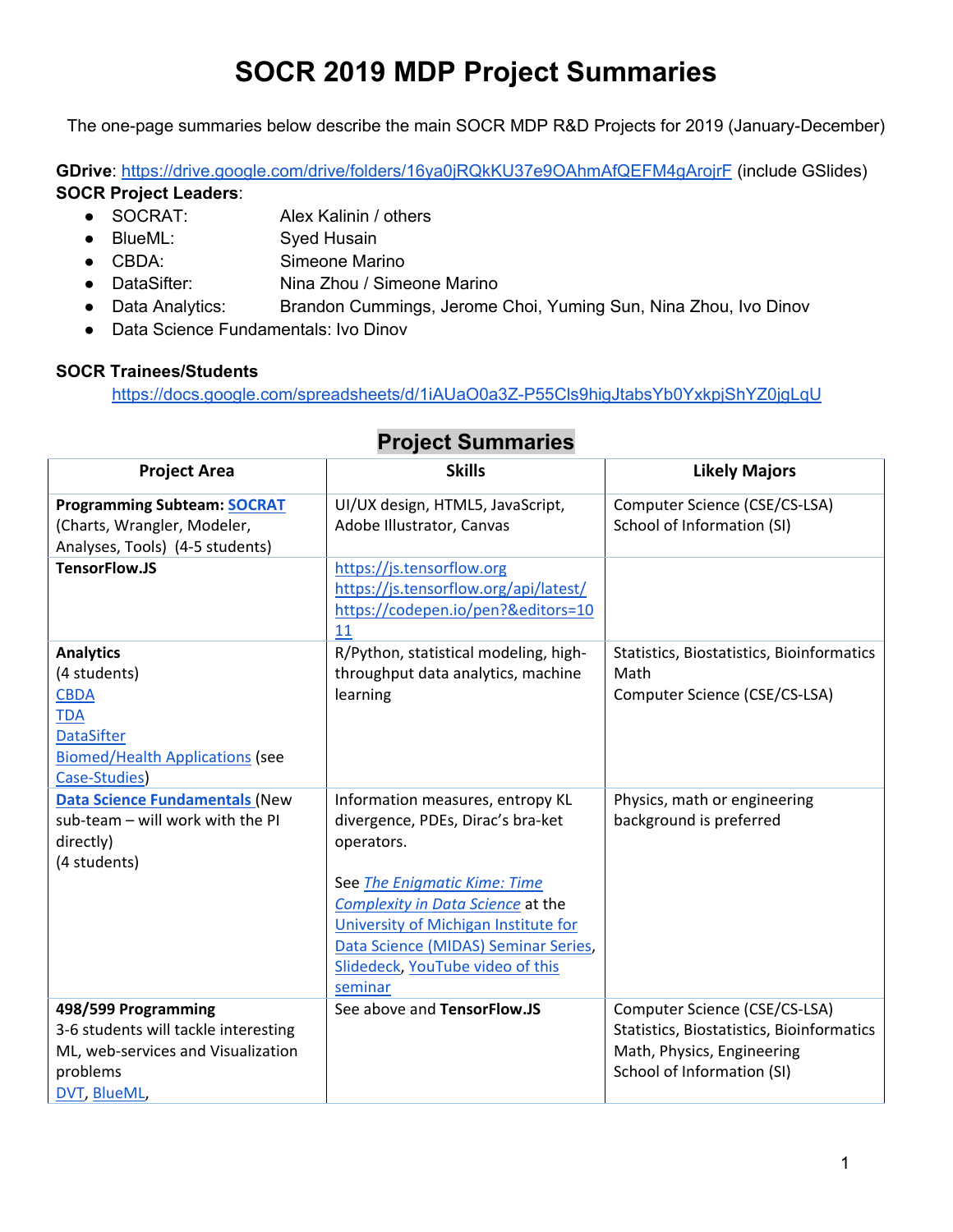# **SOCR 2019 MDP Project: SOCRAT**

**SOCR Project Leaders**: Alex Kalinin / Syed Husain / Ivo Dinov **Website**: http://socr.umich.edu/HTML5/SOCRAT/ **GitHub**: https://github.com/SOCR/SOCRAT **Training Modules**: https://github.com/SOCR/socr-tutorials **GDrive**: https://drive.google.com/drive/folders/1UrNpNDI5sWoXW61YwP02NSv3PBbxfvpC

## **Description**

 The Statistics Online Computational Resource Analytics Toolbox (SOCRAT) is a Dynamic Web Toolbox for Interactive Data Processing, Analysis, and Visualization. It's purely build using HTML5 standards and JavaScript (core library as well as node.js,

## **Student Skills**

- EECS, Computer Science (CSE/CS-LSA) and School of Information (SI)
- UI/UX design, HTML5, JavaScript

## **Project Goals**

- Go through the Training Modules, practice HTML/JS/Angular/Node programming
- Get your GitHub domain going and pull current SOCRAT branch
- Choose 1-2 deliverables, go over current design, start expansion, include unit tests, pilot development
- Coordinate with team

## **Deliverables**

- Expanded collection of Charts
- Expanded collection of Data-Modelers
- Expanded collection of (parametric and non-parametric) Statistical Analyses
- Expanded collection of machine learning classification, prediction, clustering and analytics modules.

## **Team Activities**

- Weekly team BlueJeans meetings
- Code review (pull/push Github requests)
- Join/present the SOCR All-Hands Calls (twice a month, SOCR BlueJeans channel)

## **References**

- Review the websites
- Alexandr A. Kalinin, Selvam Palanimalai, and Ivo D. Dinov. 2017. SOCRAT Platform Design: A Web Architecture for Interactive Visual Analytics Applications. In Proceedings of HILDA'17, Chicago, IL, USA, May 14, 2017, 6 pages. DOI:10.1145/3077257.3077262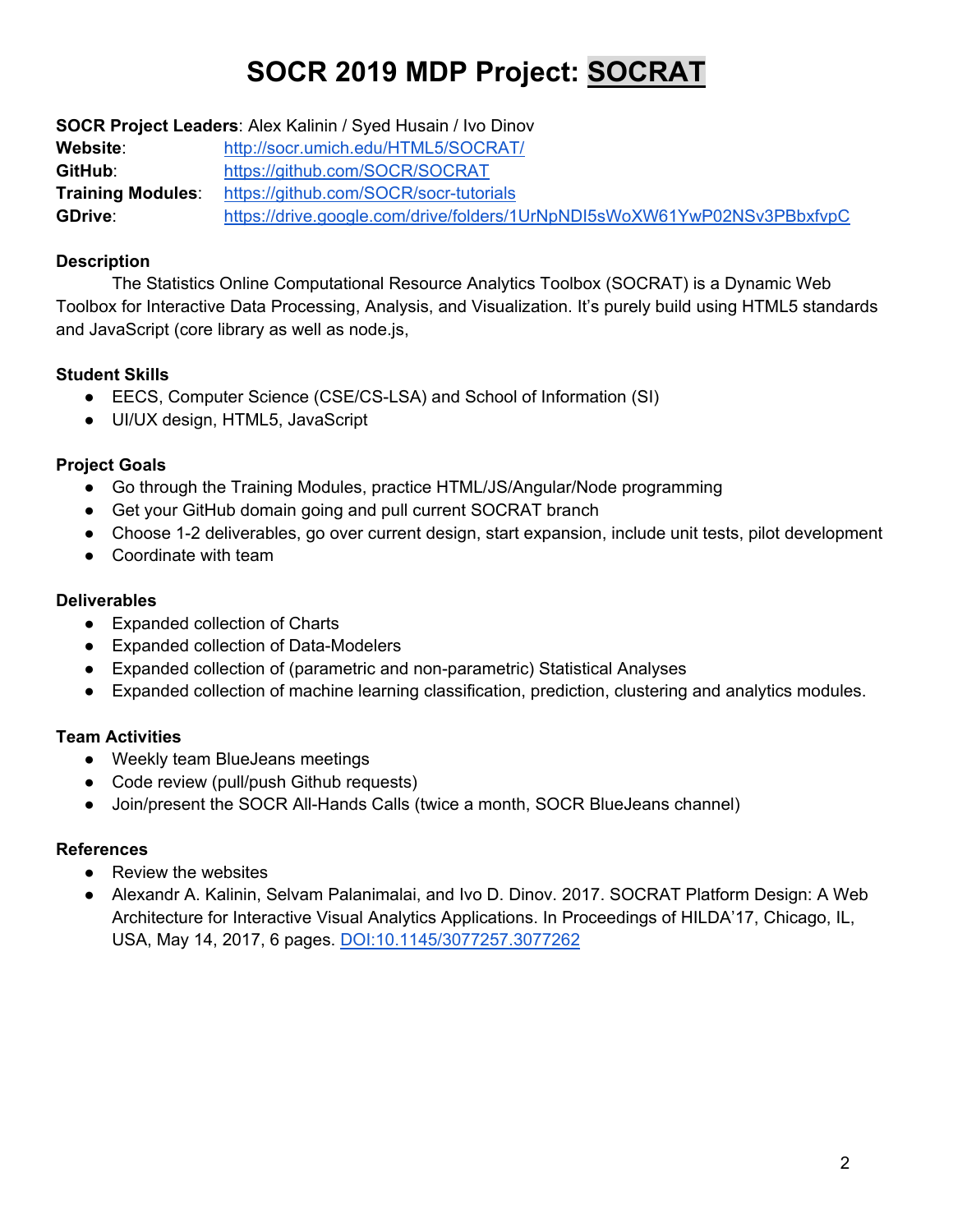## **SOCR 2019 MDP Project: BlueML**

### **SOCR Project Leader**: Syed Husain

| Website:                 | .                                                                        |
|--------------------------|--------------------------------------------------------------------------|
| GitHub:                  | https://github.com/SOCR/BlueML                                           |
| <b>Training Modules:</b> | https://github.com/SOCR/socr-tutorials                                   |
| <b>GDrive:</b>           | https://drive.google.com/drive/folders/1VpHCi25cbNHmMYCKst36XGSRppR5wZsK |

#### **Description**

 The SOCR BlueML project is purely build using HTML5 standards and JavaScript and includes a core library for applying machine learning to high sampling-rate longitudinal data like waveform EEG and EKG. For example, students will dive deep into TensorFlow.JS (https://js.tensorflow.org, https://js.tensorflow.org/api/latest/, https://codepen.io/pen?&editors=1011) and TensorBoard.JS (https://github.com/tensorflow/tensorboard, https://www.tensorflow.org/guide/summaries\_and\_tensorboard). Another example is the Dynamic Visualization Toolkit (https://github.com/SOCR/DVT) Syed - please check the GitHub security vulnerability message!!!

...

#### **Student Skills**

- EECS, Computer Science (CSE/CS-LSA) and School of Information (SI)
- UI/UX design, HTML5, JavaScript

## **Project Goals**

- Go through the Training Modules, practice HTML/JS/Angular/Node programming
- Get your GitHub domain going and pull current BlueML branch
- Choose 1-2 deliverables, go over current design, start expansion, include unit tests, pilot development
- Coordinate with team

## **Deliverables**

- …
- ...

## **Team Activities**

- Weekly team BlueJeans meetings
- Code review (pull/push Github requests)
- Join/present the SOCR All-Hands Calls (twice a month, SOCR BlueJeans channel)

#### **References**

● Review the websites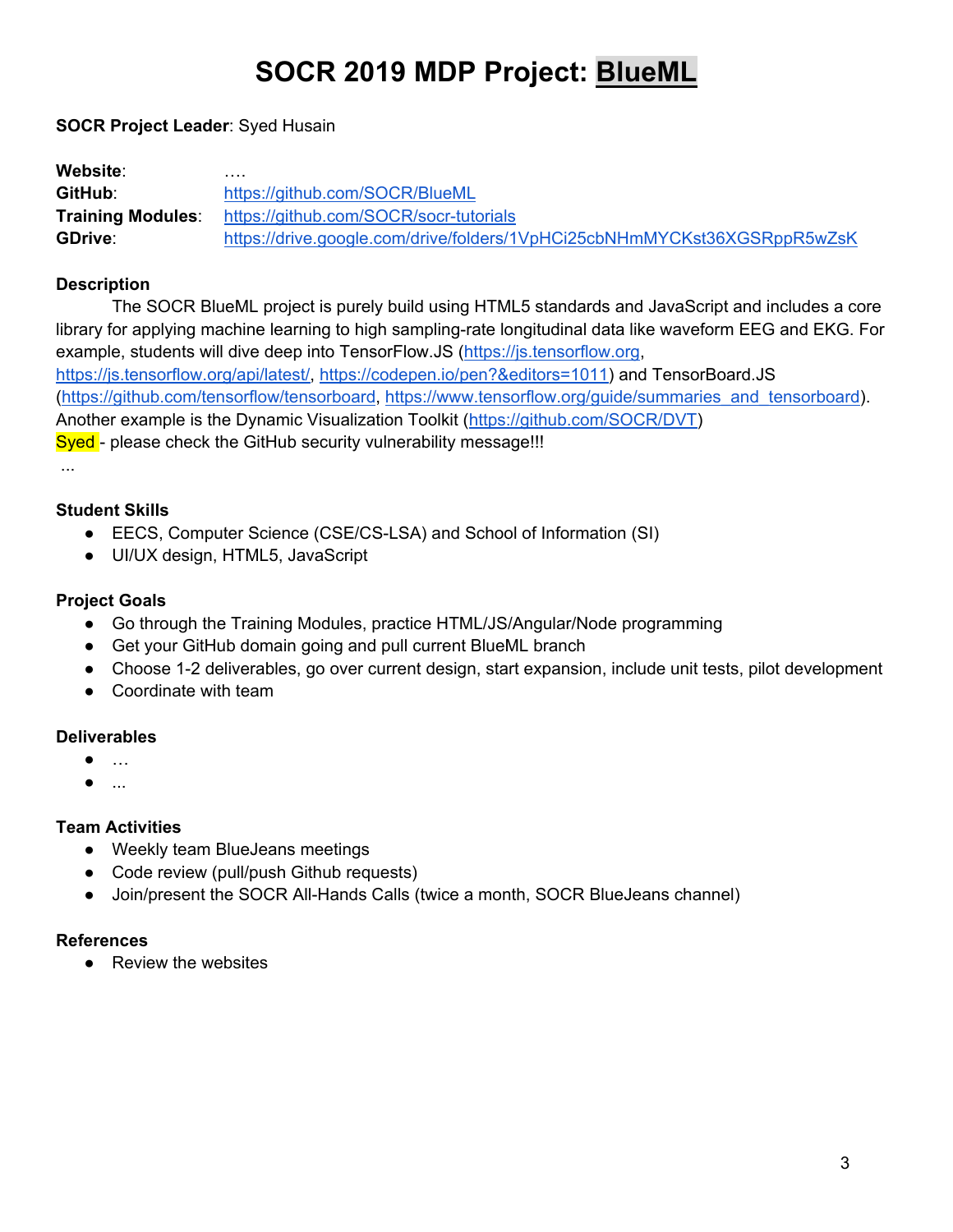# **SOCR 2019 MDP Project: CBDA**

### **SOCR Project Leaders**: Simeone Marino

| Website:                 | http://socr.umich.edu/HTML5/CBDA/                                        |
|--------------------------|--------------------------------------------------------------------------|
| GitHub:                  | https://github.com/SOCR/CBDA                                             |
| <b>C-RAN Package:</b>    | https://cran.r-project.org/web/packages/CBDA                             |
| <b>Training Modules:</b> | http://socr.umich.edu/HTML5/CBDA/                                        |
| <b>GDrive:</b>           | https://drive.google.com/drive/folders/1hjwtgz64A IUsnRK1gv7mGSJ3HdBHaRW |

### **Description**

 The SOCR Compressive Big Data Analytics (CBDA) Project conducts research and implements efficient computational algorithms to tackle the Big Data problems of representation and analysis of complex heterogeneous information. Big Data cannot be loaded and processed as a whole. CBDA implements a realtime efficient divide-and-conquer strategy to deconstruct the Big Data into meaningful pieces of information that can be eventually reconstructed for actionable knowledge and predictive analytics.

#### **Student Skills**

- Probability, stats, math, numerical methods, optimization
- R programming with RStudio (IDE) experience

#### **Project Goals**

- Go through the provided materials and references
- Download the CBDA Package
- Practice with test-cases (https://umich.instructure.com/courses/38100/files/folder/Case\_Studies)
- Identify specific R&D direction to go deeper into an meaningfully contribute to CBDA
- Coordinate with team

#### **Deliverables**

- New CBDA methods
- Expanded collection of machine learning forecasting, prediction, classification, clustering methods to expand the available CBDA algorithms
- Release new versions of CBDA R package and publish CBDA #2 manuscript
- Python/Perl scripts to speed up the subsampling strategy with Big Data > 100Gb-1Tb

#### **Team Activities**

- Weekly team face-to-face/BlueJeans meetings
- Code review (pull/push Github requests)
- Join/present the SOCR All-Hands Calls (twice a month, SOCR BlueJeans channel)

#### **References**

- Review the websites
- Marino S, Xu J, Zhao Y, Zhou N, Zhou Y, Dinov, ID. (2018) Controlled feature selection and compressive big data analytics: Applications to biomedical and health studies, PLoS ONE 13(8): e0202674, DOI: 10.1371/journal.pone.0202674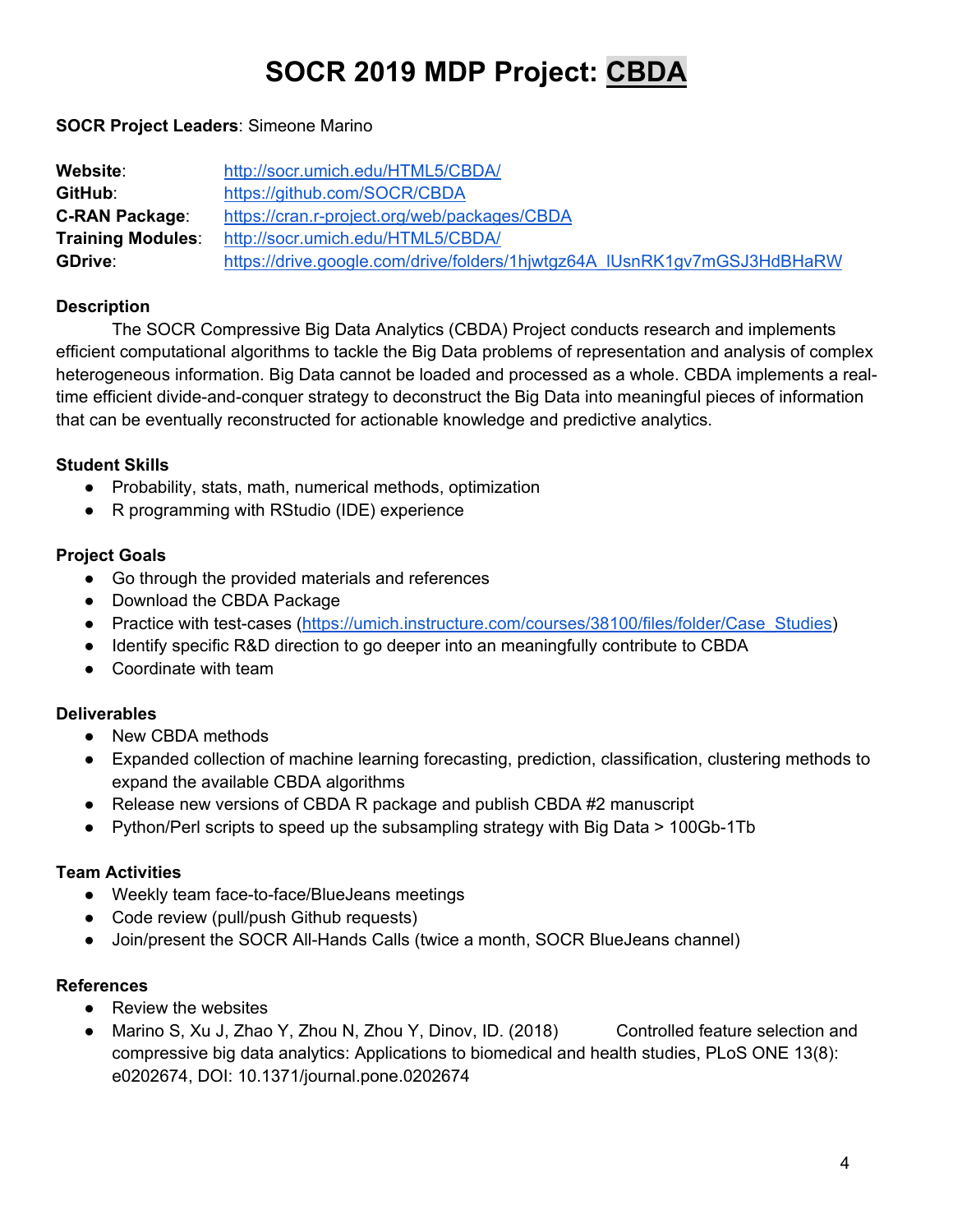## **SOCR 2019 MDP Project: DataSifter**

**SOCR Project Leaders**: Nina Zhou / Simeone Marino

| Website:                 | http://DataSifter.org                                                    |
|--------------------------|--------------------------------------------------------------------------|
| GitHub:                  | https://github.com/SOCR/DataSifter                                       |
| <b>C-RAN Package:</b>    | (lite version pending)                                                   |
| <b>Training Modules:</b> | http://DataSifter.org                                                    |
| <b>GDrive:</b>           | https://drive.google.com/drive/folders/1jVT5pTa_n8xHjUszn1u5gwTzyvPLtszj |

## **Description**

 The SOCR DataSifter is a novel method, and an efficient R package, for on-the-fly de-identification of structured Clinical/Epic/PHI data. This approach provides complete administrative control over the risk of data identification when sharing large clinical cohort-based medical data. At the extremes, the data-governor may specify that either null data or completely identifiable data is generated and shared with the data-requester. This decision may be based on data-governor determined criteria about access level, research needs, etc. For instance, to stimulate innovative pilot studies, the data office may dial up the level of protection (which may naturally devalue the information content in the data), whereas for more established and trusted investigators, the data governors may provide a more egalitarian dataset that balances preservation of information content and sensitive-information protection.

## **Student Skills**

- Probability, stats, math, numerical methods, optimization
- R programming with RStudio (IDE) experience

## **Project Goals**

- Go through the provided materials and references
- Download the DataSifter-lite Package
- Practice with test-cases (https://umich.instructure.com/courses/38100/files/folder/Case Studies)
- Identify specific R&D direction to go deeper into a meaningfully contribute to DataSifter methods, implementation and/or validation
- Coordinate with team

## **Deliverables**

- New DataSifter methods/algorithms (e.g., addressing text, time-varying, graph data organizations)
- Release new versions of DataSifter R package
- Coordinate/support collaborators

## **Team Activities**

- Weekly team face-to-face/BlueJeans meetings
- Code review (pull/push Github requests)
- Join/present the SOCR All-Hands Calls (twice a month, SOCR BlueJeans channel)

## **References**

- Review the websites
- Marino, S, Zhou, N, Zhao, Yi, Wang, L, Wu Q., and Dinov, ID. (2018) DataSifter: Statistical Obfuscation of Electronic Health Records and Other Sensitive Datasets, Journal of Statistical Computation and Simulation, pp: 1-23, DOI: 10.1080/00949655.2018.1545228.

## **SOCR 2019 MDP Project: Data Analytics**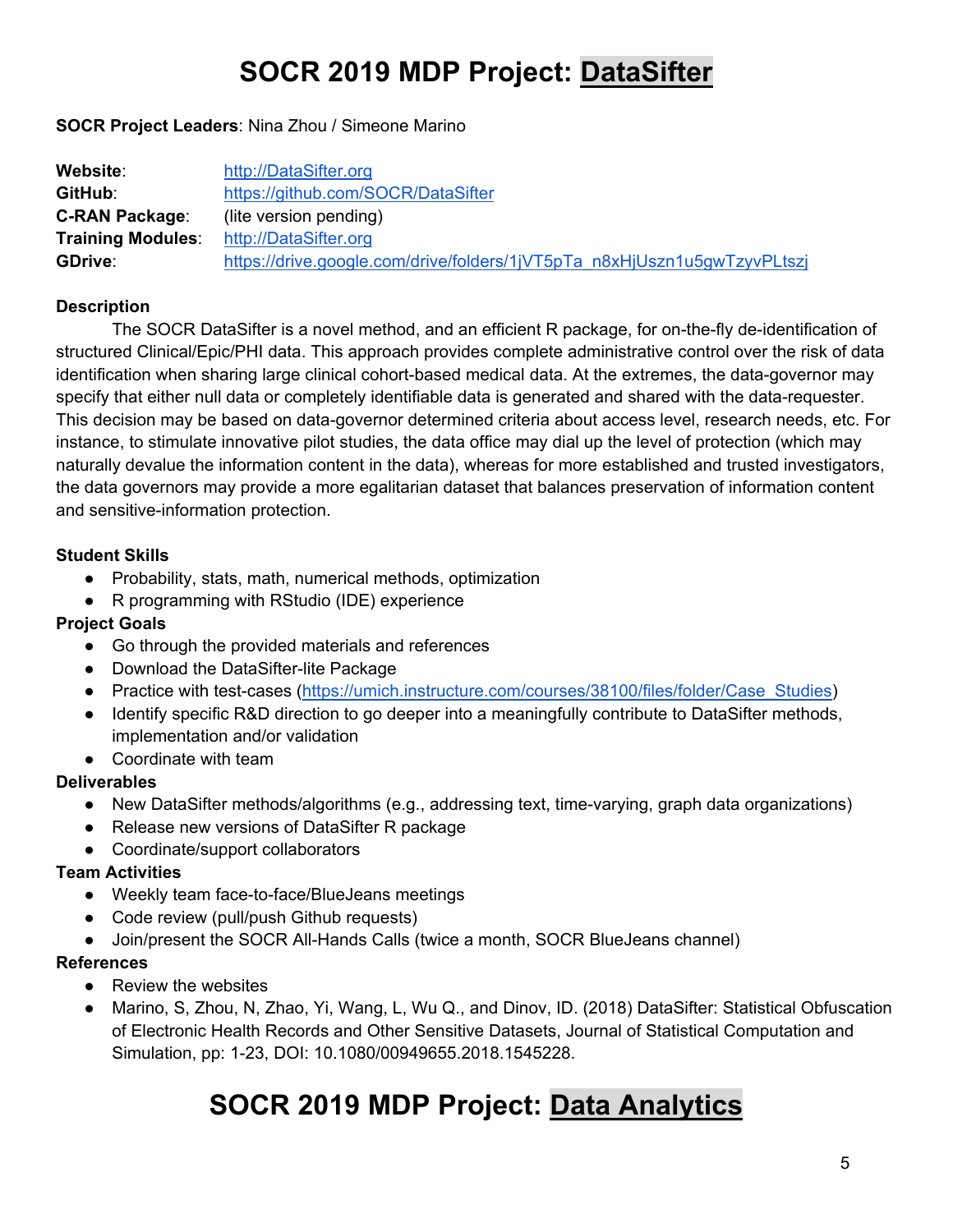**SOCR Project Leaders**: Brandon Cummings, Jerome Choi, Yuming Sun, Nina Zhou, Ivo Dinov

Website:  $\langle \text{many}, \text{e.g.,} \text{http://socr.umich.edu/HTML5>} \rangle$ **GitHub**: https://github.com/SOCR <many, e.g., https://github.com/SOCR/ALS\_PA> **Training Modules**: http://DSPA.predictive.space **GDrive**: https://drive.google.com/drive/folders/1sN1fLYA0oLf1I4e1REJRthaMD0jXBs7w

## **Description**

 The SOCR Data analytics projects are focused on interrogating massive amounts of complex biomedical and health data. Each project tackles multiple case-studies using R/RMD/RStudio and Python/Jupyter Notebook and the SOCR-Flux Compute Server

(https://docs.google.com/document/d/1UmBq\_BMiMeUcijvKUCzPeG3tKZaWkinVtKrVWenPK1Y).

## **Student Skills**

- Biostats, quantitative analytics, probability, stats, math, numerical methods, optimization
- R programming with RStudio (IDE) experience, and/or Python/Jupyter Notebook

## **Project Goals**

- Go through the provided materials and references
- Review the SOCR Data Analytics Publications (http://socr.umich.edu/people/dinov/publications.html)
- Review the SOCR R-environment (https://drive.google.com/file/d/1u9adsMIYmMkcPD9W\_6BbfC1IMETsHF\_/)
- Practice with test-cases (https://umich.instructure.com/courses/38100/files/folder/Case\_Studies)
- Identify specific case-study and an R&D direction to go deeper into an meaningfully contribute
- Coordinate with team

## **Deliverables**

- New SOCR end-to-end data analytics protocols
- Analytical results, abstracts, publications, presentations, research findings, etc.
- MIMIC-III analytics
- Baby-growth and mother-obesity relations
- Data Value Metric (DVM)
- European Economics Indicators (longitudinal analytics)
- 2D, 3D, 4D Visualization of complex data
- Coordinate/support collaborators
- ...

## **Team Activities**

- Weekly team face-to-face/BlueJeans meetings
- Code review (pull/push Github requests)
- Join/present the SOCR All-Hands Calls (twice a month, SOCR BlueJeans channel)

## **References**

● Review the websites and listed resources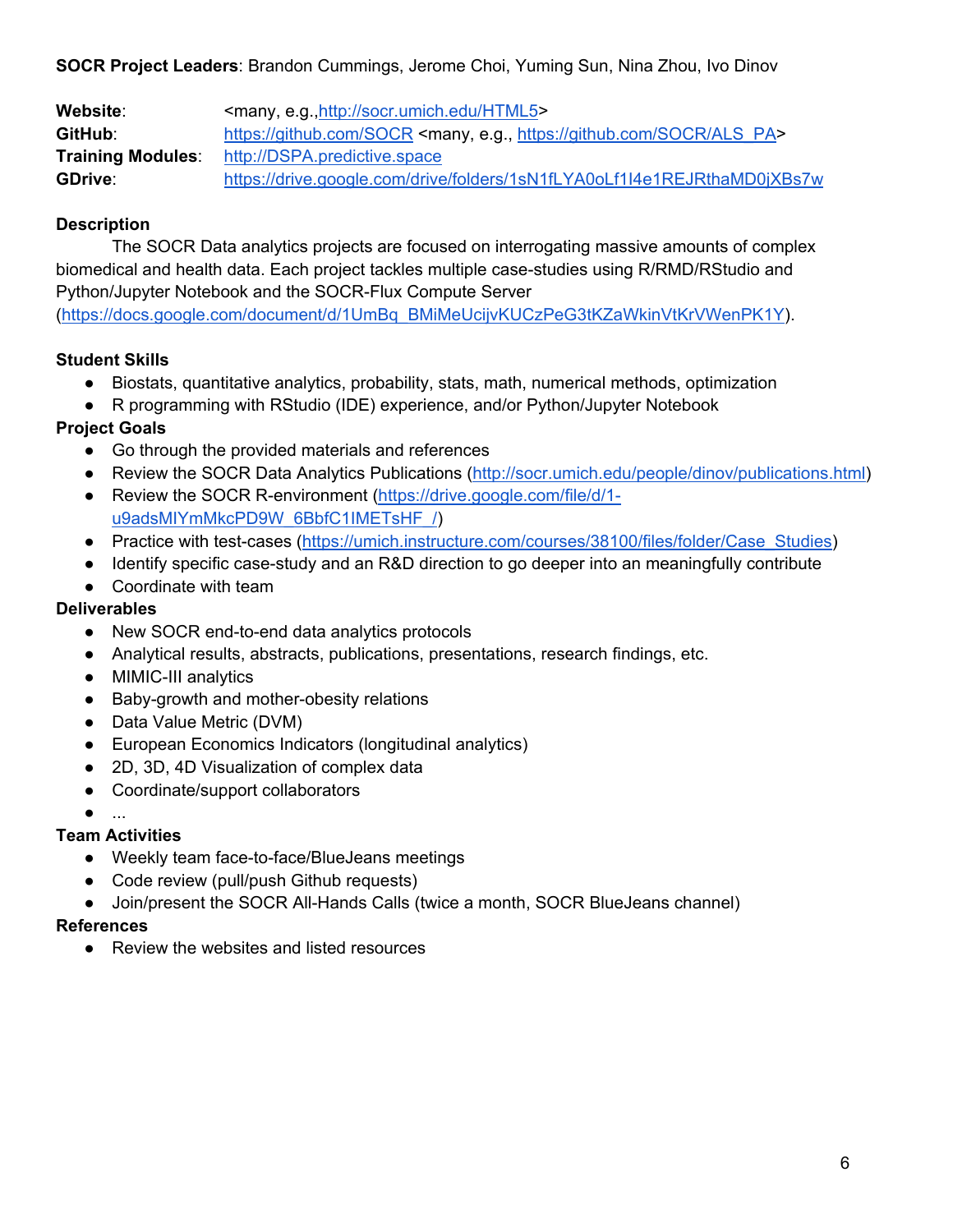## **SOCR 2019 MDP Project: Data Analytics - MIMIC-III**

**SOCR Project Leaders**: Brandon Cummings, Ivo Dinov

#### **Website**: TBD

**GitHub**: https://github.com/SOCR

## **Training Modules**:

- Data Science & Predictive Analytics: http://DSPA.predictive.space
- Previous SOCR Data Analytics Publications: http://socr.umich.edu/people/dinov/publications.html
- Onboarding references: https://drive.google.com/drive/u/1/folders/1Y6Yqq1CuTkHQ5rZq-C9r8\_je18nM886l

**GDrive**: https://drive.google.com/drive/folders/1sN1fLYA0oLf1I4e1REJRthaMD0jXBs7w

## **Description**

This SOCR Data Analytics project is focused on interrogating the MIMIC-III database, a large collection of ~43,000 critical care patients from an ICU in Boston, MA. We will use R/RStudio, Python/Jupyter, and the SOCR-Flux Compute Server<sup>1</sup> to digest the vital signs, laboratory results, free-text data, and waveforms available in this unique dataset and predict clinical outcomes via statistical modeling tools.

#### 1SOCR-Flux Compute server:

https://docs.google.com/document/d/1UmBq\_BMiMeUcijvKUCzPeG3tKZaWkinVtKrVWenPK1Y

#### **Student Skills**

- Biostats, quantitative analytics, probability, stats, math, numerical methods
- Programming experience in R (with RStudio) or Python (with Jupyter Notebook)
- Relational databases & structured query language (SQL)

## **Project Goals**

- Review the provided materials and references (see above)
- Request access to the MIMIC-III dataset (https://mimic.physionet.org/gettingstarted/access/) ○ This involves an online but comprehensive human subjects research ethics course
- Practice with demo dataset (https://physionet.org/works/MIMICIIIClinicalDatabaseDemo/) and the MIMIC Query Builder (https://querybuilder-lcp.mit.edu/dashboard.cgi)
- Identify specific research aims and questions of interest to the team
- Coordinate with team to create a reproducible, accessible answer to these specific aims

## **Deliverables**

- New SOCR end-to-end data analytics protocols
- Data extraction & time-alignment tools for the MIMIC-III dataset
- Build statistical models to predict meaningful clinical outcomes
- Analytical results, abstracts, publications, presentations, research findings, etc.
- Visualization of complex, multidimensional data

## **Team Activities**

- Weekly team face-to-face/BlueJeans meetings
- Code review (pull/push Github requests)
- Join/present the SOCR All-Hands Calls (twice a month, SOCR BlueJeans channel)

## **SOCR 2019 MDP Project: SOCR TensorFlow/TensorBoard Apps**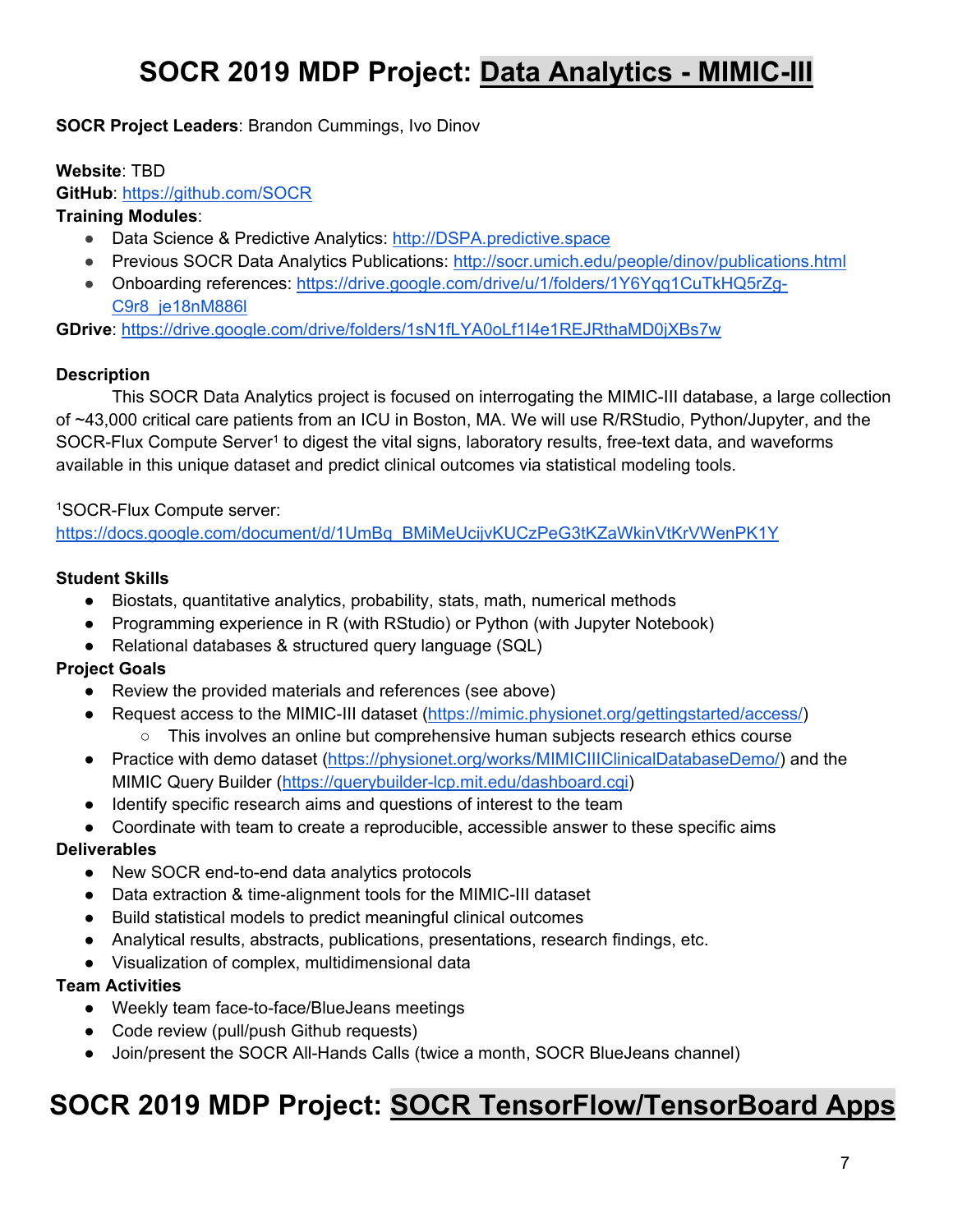**SOCR Project Leader**: Syed Husain, Chiranjeevi Vegi <<u>vegi@umich.edu</u>>, Ivo Dinov

| <b>Website:</b>          | http://socr.umich.edu/HTML5/SOCR TensorBoard UKBB                        |
|--------------------------|--------------------------------------------------------------------------|
| GitHub:                  | https://github.com/SOCR/97-tensorflowjs-quick-start                      |
| <b>Training Modules:</b> | https://js.tensorflow.org/tutorials/                                     |
| <b>GDrive:</b>           | https://drive.google.com/drive/folders/1wJY8539tpLmYiJc_vKZvI6oDVDAHTQu9 |

## **Description**

 The SOCR TensofFlowJS/TensorBoardJS project aims to desing, built, validate and release new webapps based on teh ML TensorFlow framework. For example, students will dive deep into TensorFlow.JS (https://js.tensorflow.org, https://js.tensorflow.org/api/latest/, https://codepen.io/pen?&editors=1011) and TensorBoard.JS (https://github.com/tensorflow/tensorboard, https://www.tensorflow.org/guide/summaries\_and\_tensorboard).

## **Student Skills**

- EECS, Computer Science (CSE/CS-LSA) and School of Information (SI)
- AngularJS, TensorFlowJS, TensorBoard, JavaScript, HTML5

## **Project Goals**

- Go through the Training Modules, practice HTML/JS/Angular/Node programming
- Get your GitHub domain going and start pilot testing various applications
- Use SOCR Data to experiment
- Review Vegi's SOCR t-SNE TensorFlow Webapp (http://socr.umich.edu/HTML5/SOCR\_TensorBoard\_UKBB)
- Coordinate with team
- Rapid RDD (research, development and deployment) is needed in this project

## **Deliverables**

- 2-5 new SOCR TF/TB Apps
- ...

## **Team Activities**

- Weekly team BlueJeans meetings
- Code review (pull/push Github requests)
- Join/present the SOCR All-Hands Calls (twice a month, SOCR BlueJeans channel)

#### **References**

● Review the websites